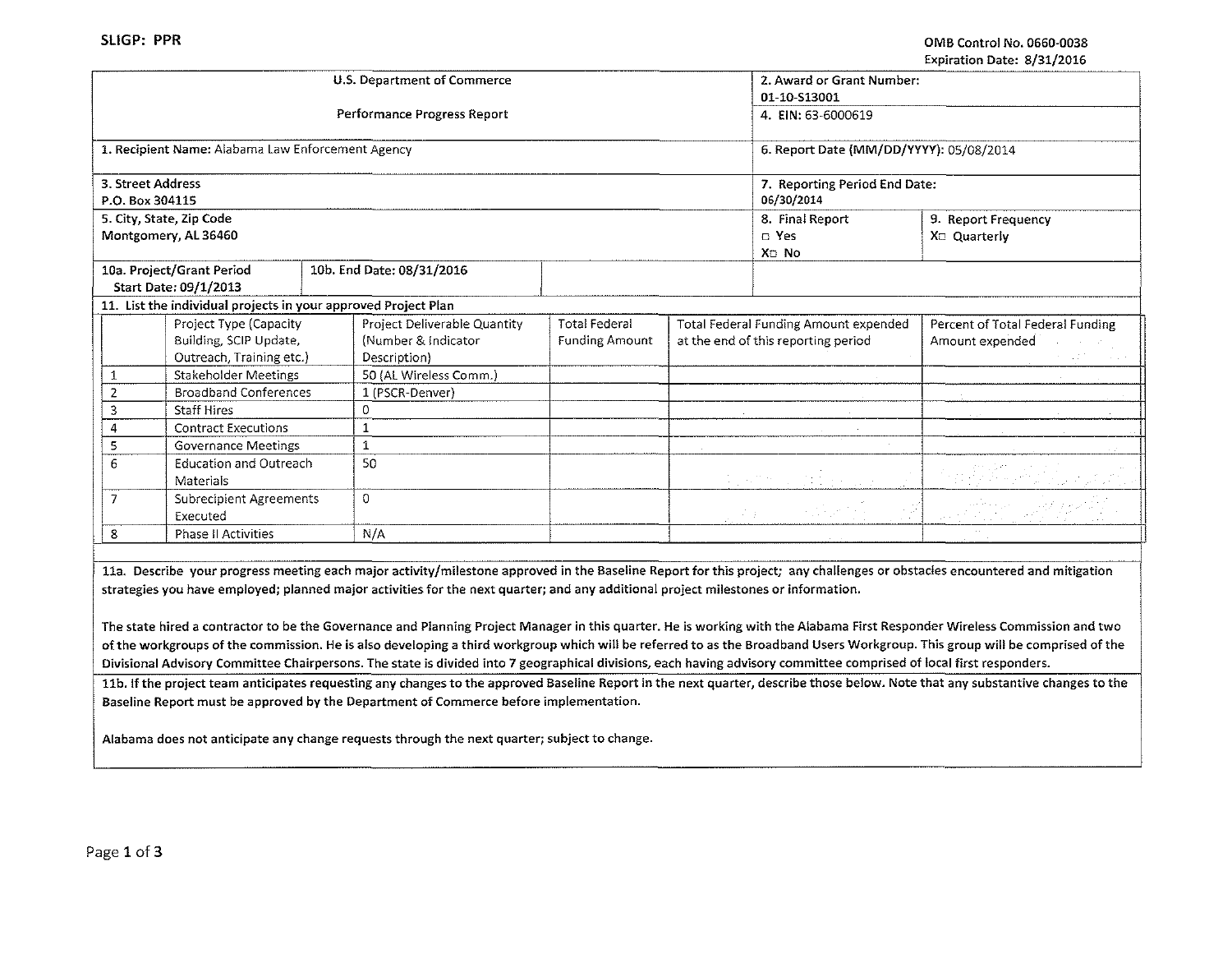I !

llc. Provide any other information that would be useful to NTIA as it assesses this project's progress.

Alabama anticipates gaining momentum in the execution of the project's plan next quarter following the hiring of staff.

lld. Describe any success stories or best practices you have identified. Please be as specific as possible.

N/A

12. Personnel

12a. If the project is not fully staffed, describe how any lack of staffing may impact the project's time line and when the project will be fully staffed.

Alabama is confident that all timeline and milestones outlined in our application will be met. We do not anticipate any problems at this time.

12b. Staffing Table

| ---------------------<br>$-$<br>Title<br>Job                                                                                     | <b>FTE O/</b><br><u>. n</u> | tened<br>,,,,,,,,<br>_____<br>_____                                 | Change<br>.  |
|----------------------------------------------------------------------------------------------------------------------------------|-----------------------------|---------------------------------------------------------------------|--------------|
| SWIC                                                                                                                             | $\alpha$<br>っこ              | activities<br>ے ہیں۔                                                | Νo<br>.hange |
| Attorney<br>.<br>the contract of the contract of the contract of the contract of the contract of the contract of the contract of | ີ+ບ                         | ∙ Dr<br>-eram.<br>IDDO.<br>.<br>___________________________________ | - No Change  |

Add Row **I** Remove Row

13. Subcontracts {Vendors and/or Subrecipients)

13a. Subcontracts Table -Include all subcontractors. The totals from this table must equal the "Subcontracts Total" in Question 14f.

| Name        | Subcontract Purpose   | Tvpe             | RFP/RFQ | Contract | Start   | End Date | <b>Total Federal</b> | Total Matching  | Project and % Assigned |
|-------------|-----------------------|------------------|---------|----------|---------|----------|----------------------|-----------------|------------------------|
|             |                       | (Vendor/Subrec.) | lssued  | Executed | Date    |          | Funds Allocated      | Funds Allocated |                        |
|             |                       |                  | (Y/N)   | (Y/N)    |         |          |                      |                 |                        |
| Curtis Nail | Gov/Plan Project Mgr. | Contractor       |         |          | 4/16/14 | 2/28/16  | \$8.076              | ◡               | Gov/Plan Proi Mgr 100% |

Add Row | Remove Row

13b. Describe any challenges encountered with vendors and/or subrecipients.

No challenges have been encountered with any vendors at this time.

14. Budget Worksheet

Page 2 of 3

i<br>I<br>I<br>I<br>I<br>I